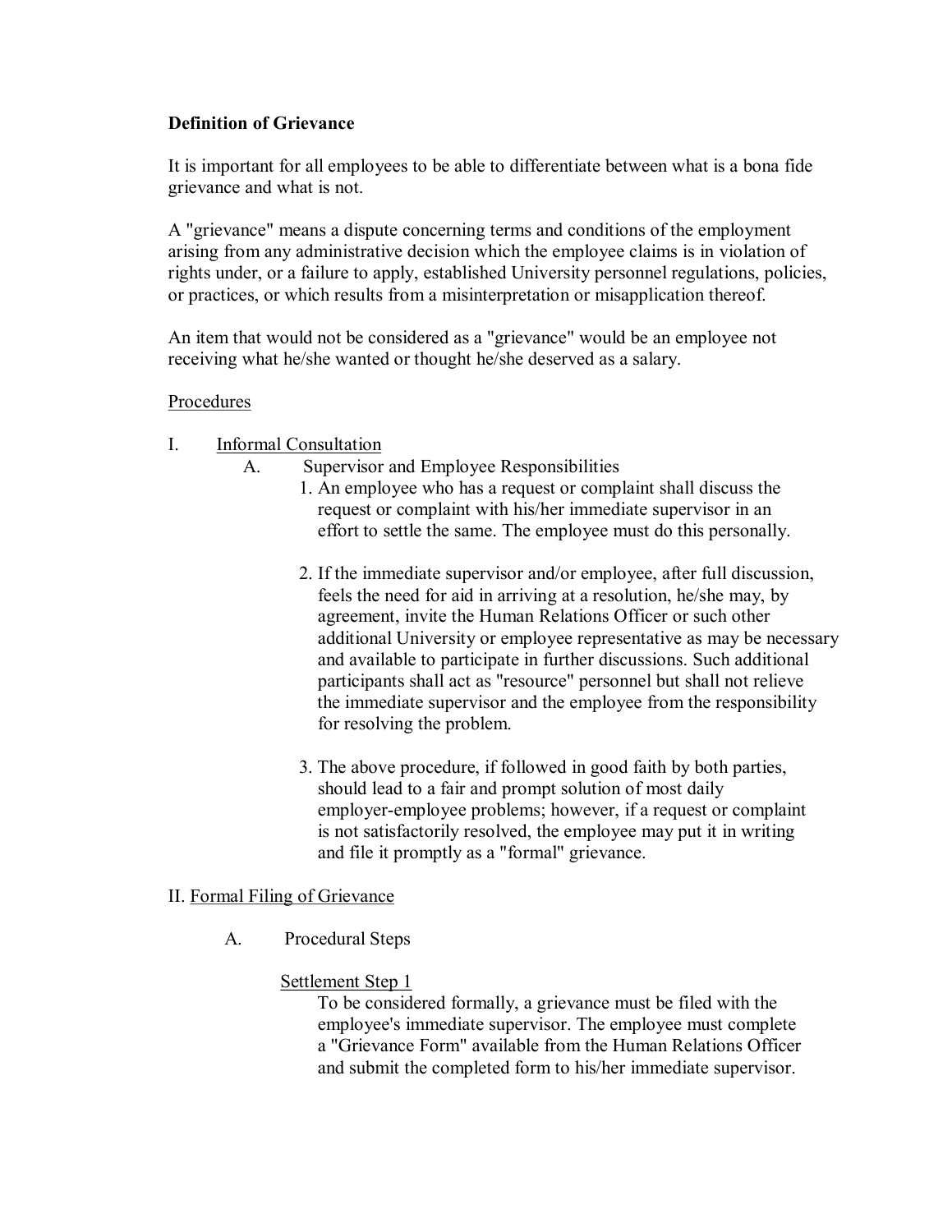The employee must answer the following questions on the form:

What specific right has been violated? What is the University policy or state/federal law that guarantees it? What are the pertinent facts which may aid in arriving at a prompt and definitive resolution? What efforts have already been made to settle this matter?

The employee is free to ask and receive the assistance of the Human Relations Officer in preparation and transmission of his/her grievance form.

The immediate supervisor will review the informal decision he/she earlier gave the employee. The supervisor may change, modify, or affirm his/her earlier decision. If the supervisor changes the decision in a way to effect an informal agreement with the employee, he/she shall indicate "Resolved at Step 1" on the grievance form and return it to the employee.

If, however, the supervisor affirms or modifies his/her earlier decision in a manner not acceptable to the employee, the supervisor shall indicate "Not Resolved at Step 1" on the grievance form and shall forward the grievance to the employee's second-level supervisor (next level of supervision) within two  $(2)$  working days after date received.

#### Settlement Step 2

The second-level supervisor shall consider and answer the grievance in writing not later than ten (10) working days following the date of its receipt.

The second-level supervisor should proceed in the following ways:

Consult with the supervisor involved. Ascertain all the pertinent facts.

Examine carefully the policies involved, if any, and make a determination of the appropriateness of the issue for grievance.

Discuss the matter with the employee; and if the complaint is not a grievable issue, the employee should be so notified. If feasible, settle the matter within the framework of existing University policy to the satisfaction of the employee and